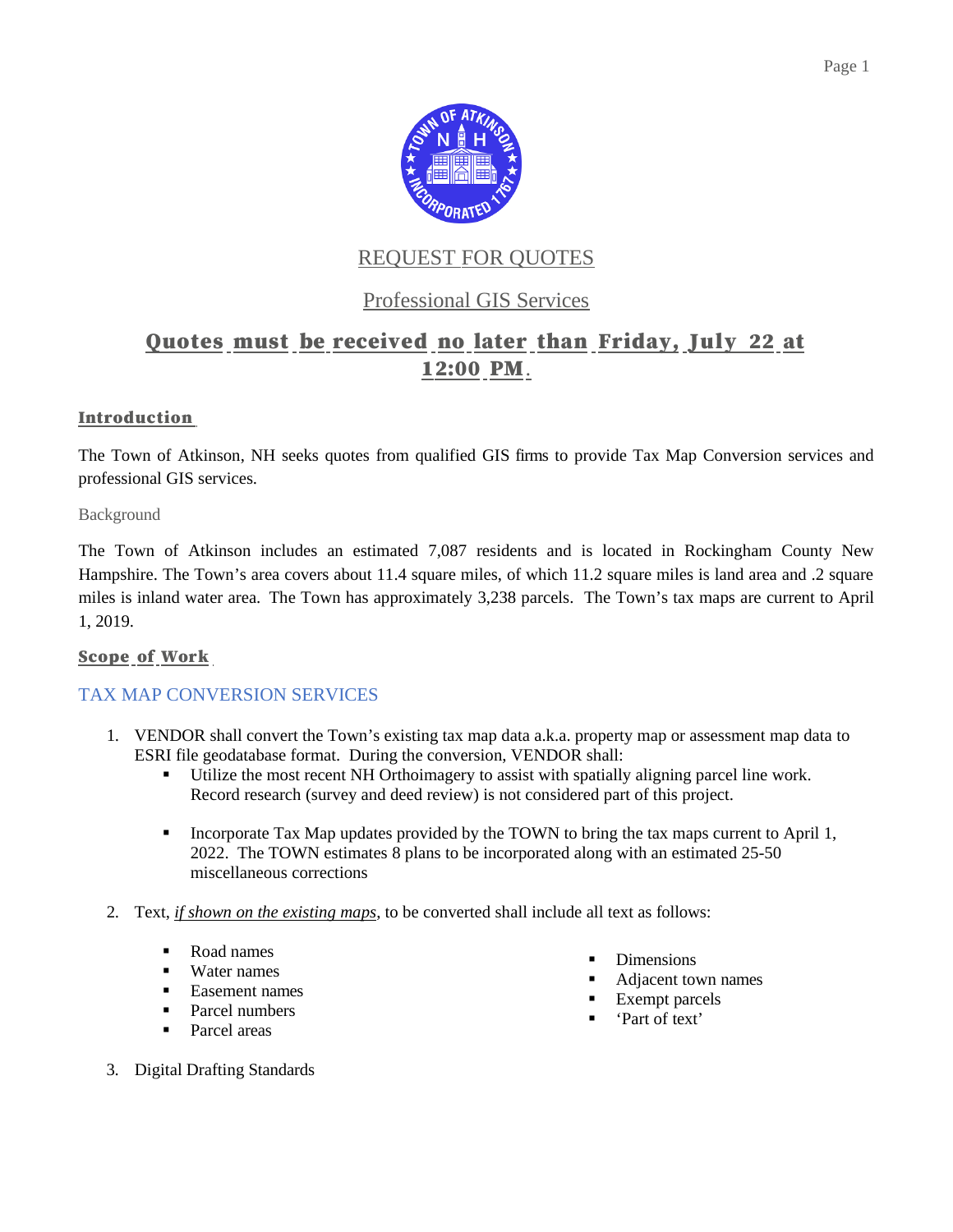The intent of VENDOR's service is to convert and reconfigure the existing tax map data (parcels & text) to industry standard ESRI file geodatabase format. The resulting digital database will support modifying a single data set for future tax map and GIS data maintenance services.

All text should be set to conform to standard cartographic practices and stored as annotation in the file geodatabase. Text will be added to the geodatabase using standard templates to set the text size, font, color, and symbol for each feature. If a text height must be reduced, it will be dropped to accommodate the cartographic need.

All text shall be digitized using ArcGIS software, in a professionally acceptable format, per the standards previously listed in Item 3.

- 4. VENDOR shall generate new tax maps matching the TOWN's existing map grid layout.
	- A. The TOWN's existing tax map Index will be converted to GIS format and used for tax map production to ensure that parcels are shown on the correct maps.
	- B. VENDOR shall configure an ESRI ArcGIS v. 10 x tax map plotting .mxd document using Data Driven Pages. This document will be used to create hard copy and PDF tax maps. The maps will contain standard map features such as a legend, north arrow, TOWN seal, adjacent sheet index, map disclaimer and date of revision.
	- C. VENDOR shall configure an additional ESRI ArcGIS v. 10 x .mxd document designed for reproducing the TOWN's Index Map. The index map will include features and labels for the tax map grid, roads, railroads, water, and adjacent municipalities.
	- D. VENDOR shall configure an additional ESRI ArcGIS v. 10 x .mxd document designed for reproducing the TOWN's Street Index Map. The index map will include features and labels to support and Index grid and related street listing.
- 5. VENDOR shall develop a preliminary tax map set in PDF format for review and acceptance prior to final delivery. Changes to the maps should be noted either in the PDF document or the TOWN can print the PDF maps and note changes on the hard copies prior to sending them back to VENDOR. VENDOR staff will incorporate the changes noted by the TOWN prior to final delivery.

## ADDITIONAL OPTIONAL SERVICE

### DEVELOP ONLINE GIS APPLICATION

1. Product Overview:

The TOWN seeks to acquire a web based GIS solution to be hosted by the VENDOR. The TOWN expects the VENDOR to handle all setup and configuration of the web based GIS site and provide user support to municipal staff and the general public. The application should be developed using JavaScript/HTML5 technology resulting in a responsive user interface that is cross browser compatible and functional in a mobile environment.

#### 2. Online Functionality Overview:

This application must provide easy access to the following tools and functions:

Zoom-In Tool allows the user to focus on a specific, smaller area on the map. Click and drag a rectangle surrounding the area you want to zoom into.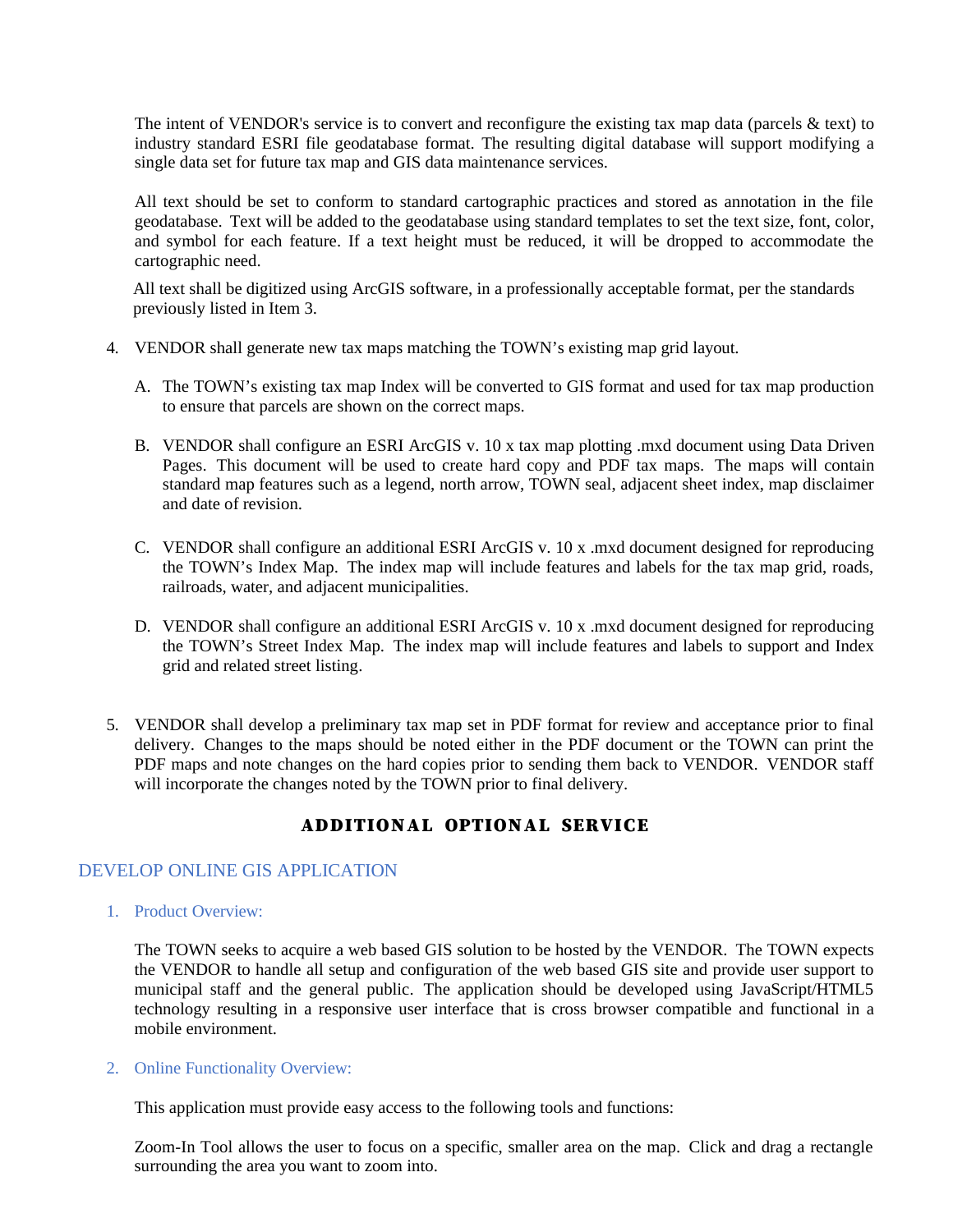Zoom-Out Tool allows the user to focus on a larger area on the map. Click the Zoom-Out tool and then click on the map near the center of the larger area you are interested in seeing.

Zoom to My Location zooms the map to the current location of the user.

Pan Tool allows the user to click and drag the view of the map in any direction. Zoom

Previous Tool allows the user to quickly zoom to the previous map extent.

Zoom To Full Extents Tool allows the user to quickly reset the map view to the original map extent.

Street View Tool allows the user to click on the map to see Google Street View and Bing StreetSide for that location.

Identify Tool allows the user to click on a parcel and receive information about that parcel. This tool is useful in receiving ownership information.

Clear Selection Tool allows the user to clear the selected map features(s).

Print Map Tool allows the user to generate a printable PDF map. This utility allows the user to design the map prior to generating a PDF map to print or save to the local computer. The user can enter a custom map title, define the printed map scale and include optional legend. The user also has the ability to select the map template to generate the map size of 8  $1/2$ " X  $11$ " or  $11$ " x  $17$ " with either portrait or landscape orientation.

Drawing Tools allow the user to draw points, lines, shapes and text on the map. Once included on the map, the user can edit the graphics too.

Measure Line Tool allow the user to click on the map to measure distance, area and coordinate locations.

Find Property Function enables the user to find properties by owner name, address or by parcel identifier, depending on the data available. As the user types the information in the Search dialog box the matching results begin to show in the list and corresponding points display on the map. The results list allows the users to view the property Building Image, Parcel #, Address and Owner. The user can then create a Results Report, Mailing Labels, Add/Remove records from the results, or select and zoom to a particular property.

Find Abutters Function enables the user to select properties that are located within a specific distance to a particular property. To perform the Abutters search, the user selects the subject property then enters the search distance and clicks the select button. The map will show the selected properties and the user can generate an Abutter Report, Mailing Labels formatted to Avery 5160 labels and export the results to an Excel file.

Map Layers expander allows the user to turn on and off certain layers as needed. The user selects the checkbox next to individual layers to turn them on/off.

Area of Interest function provides the ability for the user to quickly zoom to an area on the map. Once the particular Area of Interest is selected, the map will refresh to that particular area of TOWN.

This application must provide the additional following functions:

- Base Map Selector Tool allows the user to browse and select from a variety of local, esri and google base maps to include in the map.
- Help Tab: This window is designed to provide assistance to users while accessing the online website. This is an interactive website page that includes help topics for the functions within the user interface.